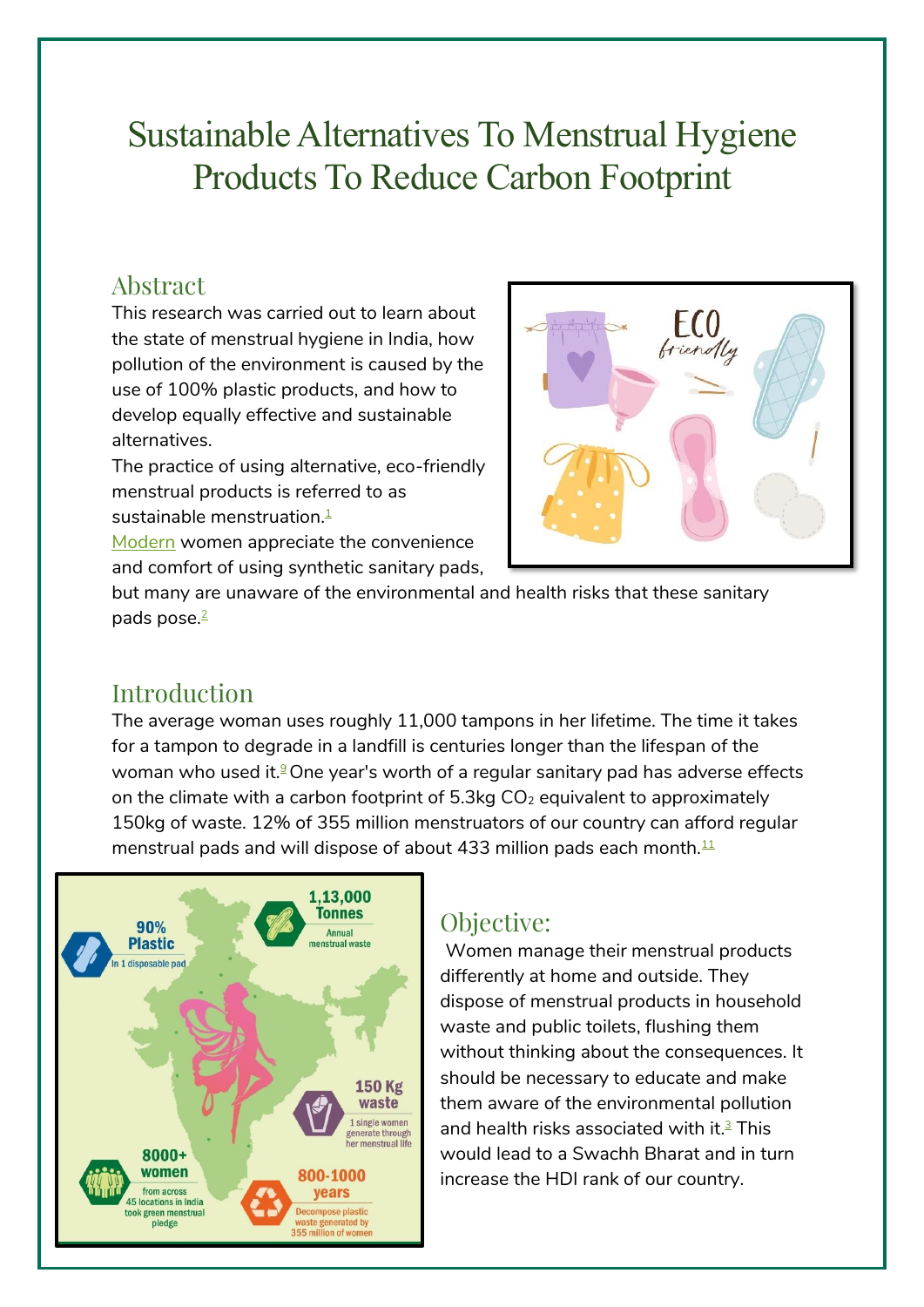### Current Issues

There are tons of myths and superstitions around menstruation around the world and more or less, they do disrespect women. Some communities believe that menstrual blood has the potential to be used for black magic and menstruators should only wash their stained cloth pads during the night when everyone else is asleep.<del>[1](#page-4-0)</del>



### Urban ways of poor disposal:

In urban areas, people follow either solid waste management or flush the sanitary pads in toilets. Except for the plastic cover of a commercial sanitary pad, the menstrual waste decomposes easily in landfills. In rural areas, women dispose of their menstrual waste into pit latrines as burning and burial are difficult due to limited space. [1](#page-4-0)



#### Rural ways of poor disposal:

In rural India, 97% of women lack access to basic sanitary methods that allow them to stay clean throughout their menstrual cycle. Women use old fabric rags, husks, sand, or even ashes, which causes vaginal infections, which can lead to persistent Reproductive Tract Infections (RTIs), pelvic inflammatory disorders, childbirth problems, and cervical cancer. [5](#page-4-4)

Menstruation significantly restricts rural women's mobility and educational opportunities. Most ladies postpone excessive physical activity to avoid excessive flow ruining their clothing. According to one study, menstruation is the leading cause of mortality for women in rural regions. [6](#page-4-5)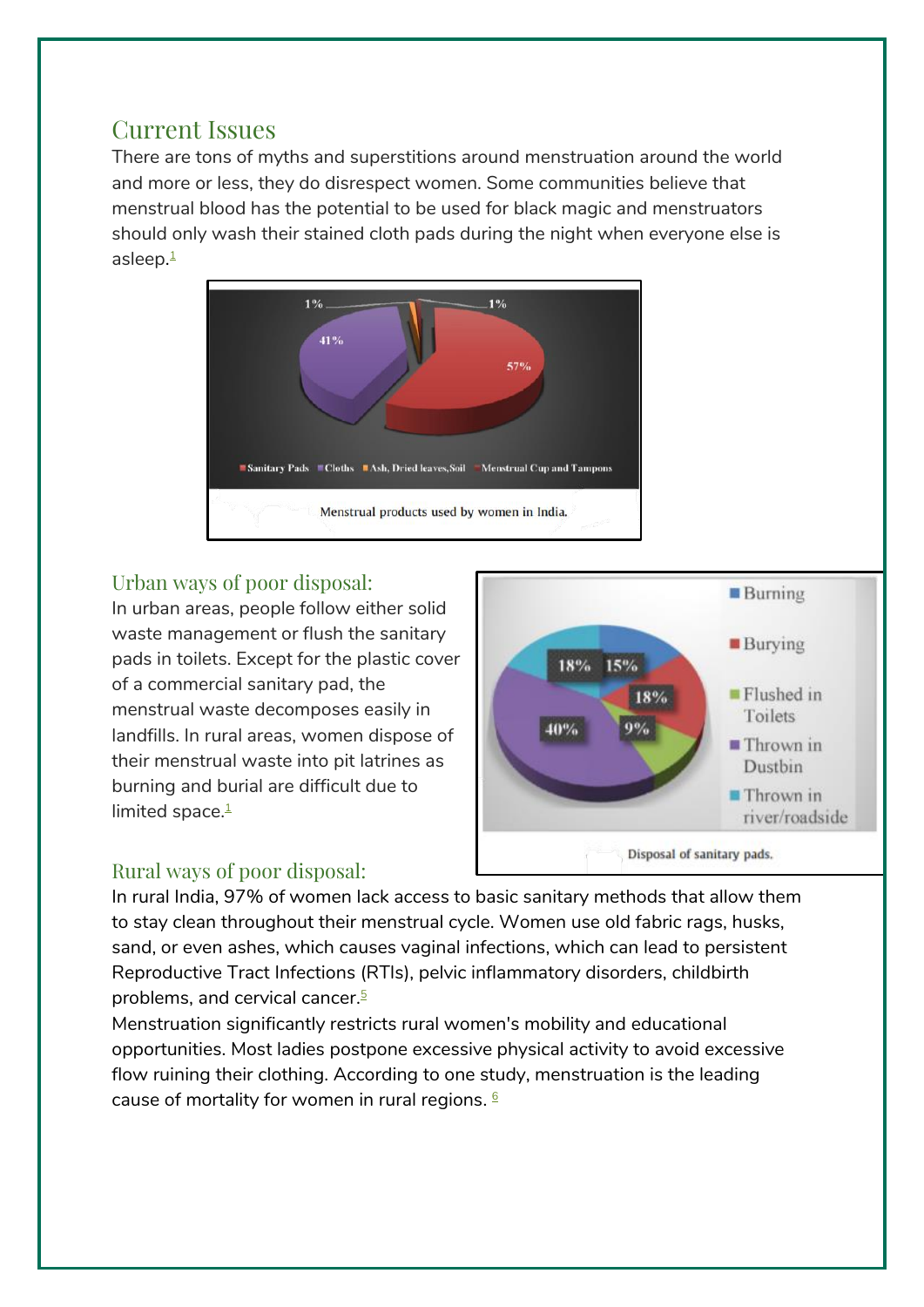### Challenges in disposal

In many parts of India, the waste can be considered as two types i.e., wet waste and dry waste. Dry wastes will either burn or be left in landfills. The exposed sanitary materials cause serious health effects in some areas. The burning of these sanitary materials may produce toxic chemicals like dioxin.

A standard non-organic pad can take 500–800 years to degrade. Tampons biodegrade much faster, in around six months, because they are generally made of natural materials like cotton. However, many tampon brands now include plastic and are frequently packaged in plastic.<del>[10](#page-4-6)</del>

### Environmental effects of poor disposal:

People living alongside river banks throw menstrual waste into water bodies which contaminate them. Sanitary products soaked with the blood of an infected woman/girl may contain hepatitis and HIV viruses. The burning of inorganic material releases dioxins which are toxic and carcinogenic in nature[.](#page-4-0) $1$ 

# Solutions I present:

### Better Disposal Techniques:

Menstrual waste should not be disposed of along with the domestic waste. Special covered bins should be installed to handle the menstrual waste. Disposal bags should be provided by manufacturing companies with a colour indication for disposing of these products. These bags would be freely distributed among schools and institutions. By this, it should also be safe for rag pickers as it does not expose them to any disease-causing pathogens. $1$ 

#### Incinerators:

If incinerators are used according to eco-friendly guidelines, they create less pollution. They should be operated at a certain specific temperature around 800°C so that they emit less harmful gasses[.](#page-4-0) 1

#### Eco-friendly Alternatives to Menstrual Hygiene products

Currently, in India, there are several sustainable alternatives to commercial plastic products. These include:

- 1. Menstrual Cups
- 2. Reusable cloth pads
- 3. Banana Fibre pads
- 4. Bamboo Fibre pads
- 5. Water hyacinth pads

These above-mentioned are few of the most efficient and sustainable products, that're comfortable to use, affordable and least vulnerable to causing any RTIs due to "reuse"[.](#page-4-4)<sup>5</sup>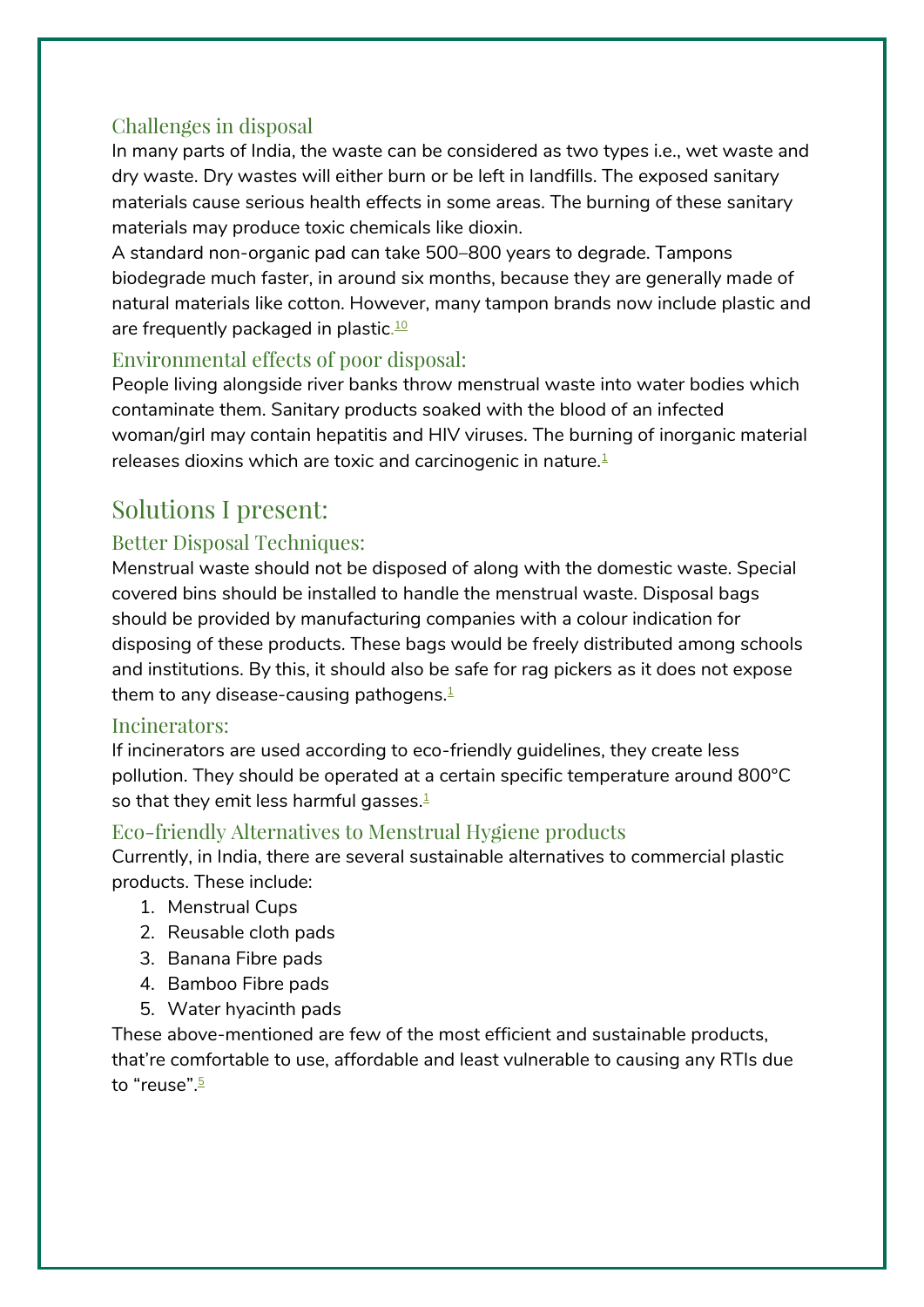## Effects of switching to eco-friendly alternatives:

- 1. Banana fibre pads, sold as Saathi, reuse banana wastes from many city markets in Gujarat and many other Indian states, they're repurposing what's considered as waste in many parts of the country. Banana cultivation is very widespread in our country hence this reduces waste, thus being an amazing sustainable alternative as well as equal or even better than commercial synthetic plastic pads.
- 2. Water hyacinth pads were invented by a group of Keralite students, uses the notorious aquatic weed, water hyacinth. This serves 2 purposes, both reviving aquatic body and great absorbent, its common occurrence as a weed also makes it very affordable. Therefore, it is a great alternative to commercial synthetic plastic pads.
- 3. Using eco-friendly methods helps in less pollution of the country's environment which could help raise the HDI of our country and in turn improve the remarks/ status of our country. Internationally India could potentially attract more tourists if it became cleaner and greener.
- 4. Companies like *Saathi* employ many rural women to manufacture their products, thus it would mean that we're supporting their small business and improve the living of those employees. There are more!

### Conclusion:

To conclude, using eco-friendly and sustainable alternatives to commercial menstrual products helps in many ways- help reducing environmental pollution, support women while overcoming the stigma associated around menstruation, support upcoming businesses to flourish therefore enabling them to provide their products for lower prices, empower women employees of these companies, etc. Finally, using sustainable alternatives could ultimately help in improving India's HDI rank.

### Summary:

In today's society, both men and women have spoken out about menstrual health. Through videos, films and talks many people - including males, have become more informed and aware of the subject. Although sanitary napkins are useful and hygienic it creates a lot of plastic waste. The best solution to the issues related to sanitary pads is the use of menstrual cups, reusable cloth pads. These materials are made up of natural rubber or silicone rubber which can be easily inserted into the vagina. This can reduce the problems faced by using sanitary napkins and can be reused for five years or more. [10](#page-4-6)

If taboos associated with menstruation can be tackled and public attitudes to disposables changed, then perhaps there is a chance of reducing the environmental impact that menstrual products have on our world.